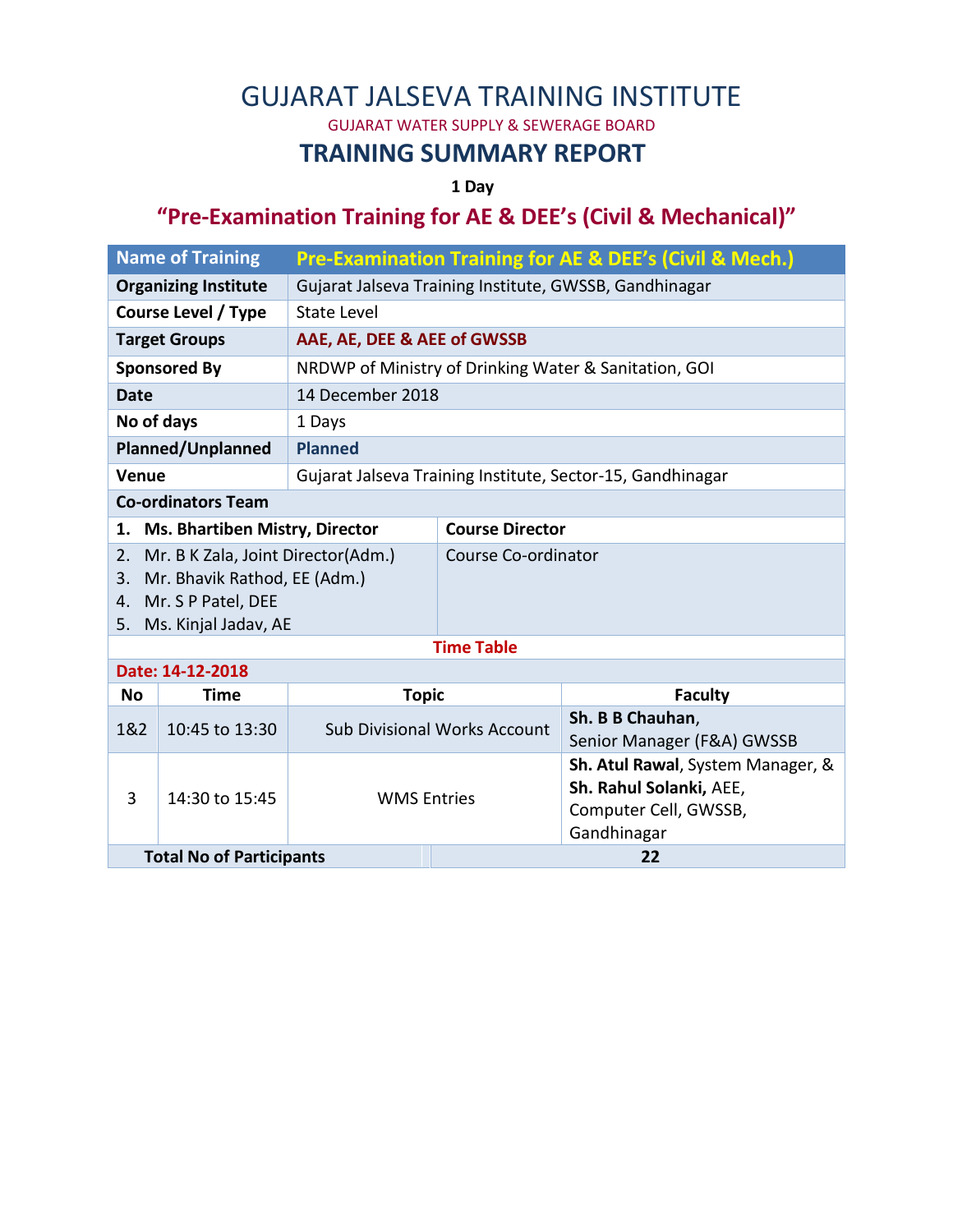## **List of Participants**

| Sr<br><b>No</b> | <b>CPF</b><br><b>No</b> |     | <b>Name of Employee</b>            | <b>Designation</b> | <b>Office</b>       | <b>Place</b>    |
|-----------------|-------------------------|-----|------------------------------------|--------------------|---------------------|-----------------|
| $\mathbf{1}$    | 10784                   | Ms. | Bhumi Vinodbhai Raval              | DEE Mech.          | PHS Mech Sub Div    | Bhuj            |
| $\mathbf{2}$    |                         | Mr. | Chirag Rameshbhai Valand           | AAE Mech.          | PHS Mech Sub Div    | Surendranagar   |
| 3               | 10147                   | Ms. | Darpana Nimeshbhai Patel           | <b>AAE Civil</b>   | PHS Sub Div         | <b>Bilimora</b> |
| 4               |                         | Mr. | Dharmeshkumar Shankarbhai<br>Patel | AAE Mech.          | PHW Mech Division   | Valsad          |
| 5               |                         | Ms. | Fagun Jatin Pathak                 | <b>DEE Civil</b>   | HO, GWSSB           | Gandhinagar     |
| 6               |                         | Ms. | Harshika Vishalbhai Patel          | AAE Mech.          | PHS Mech Sub Div    | Surat           |
| 7               | 10094                   | Mr. | Jatin Amrutbhai Priyadarshi        | <b>DEE Civil</b>   | HO, GWSSB           | Gandhinagar     |
| 8               | 10144                   | Ms. | Jyoti Mukeshbhai Patel             | <b>AAE Civil</b>   | <b>PHW Division</b> | Navsari         |
| 9               | 3326                    | Mr. | Mahesh Vrajlal Makvana             | <b>DEE Civil</b>   | PHS Sub Div         | Gondal          |
| 10              | 10347                   | Mr. | Manesh Balubhai Kedaria            | <b>AAE Civil</b>   | PHS Sub Div         | Savli           |
| 11              |                         | Mr. | Manish Lavjibhai Parmar            | <b>AAE Civil</b>   | <b>PHS Sub Div</b>  | <b>Dhrol</b>    |
| 12              | 10152                   | Ms. | Nirali Himanshukumar Patel         | AAE Mech.          | PHS Mech Sub Div    | Chikhli         |
| 13              | 10204                   | Mr. | Rajendrakumar Gellabhai Patel      | DEE Mech.          | PHS Mech Sub Div-1  | Dharampur       |
| 14              | 7076                    | Mr. | Rajveersinh Jasubha Jadeja         | <b>AAE Civil</b>   | PHS Sub Div-1       | Bhuj            |
| 15              | 10267                   | Mr. | Ravikumar Laljibhai Hala           | <b>DEE Civil</b>   | PHS Sub Div-2       | Morbi           |
| 16              | 10199                   | Ms. | Rinkuben Sanjaybhai Patel          | AAE Mech.          | PH Mech Circle      | Vadodara        |
| 17              | 10262                   | Mr. | Sandeepkumar Prahladbhai<br>Patel  | <b>DEE Civil</b>   | PHS Sub Div         | Vav             |
| 18              | 10193                   | Mr. | Tanmalkumar Vallabhbhai Patel      | DEE Mech.          | PHS Mech Sub Div    | Ahwa            |
| 19              | 9383                    | Mr. | Tarun J Parawani                   | DEE Mech.          | PHS Mech Sub Div    | <b>Botad</b>    |
| 20              |                         | Ms. | Tehsinjaran Mehmoodmiyan<br>Saiyad | DEE Mech.          | PHS Mech Sub Div    | Vadodara        |
| 21              |                         | Ms. | Varsha Amarjeet Mulani             | <b>DEE Civil</b>   | HO, GWSSB           | Gandhinagar     |
| 22              | 10619                   | Ms. | Vinaben Mahendrabhai<br>Garasiya   | <b>AAE Civil</b>   | PHS Mech Sub Div-1  | Dharampur       |